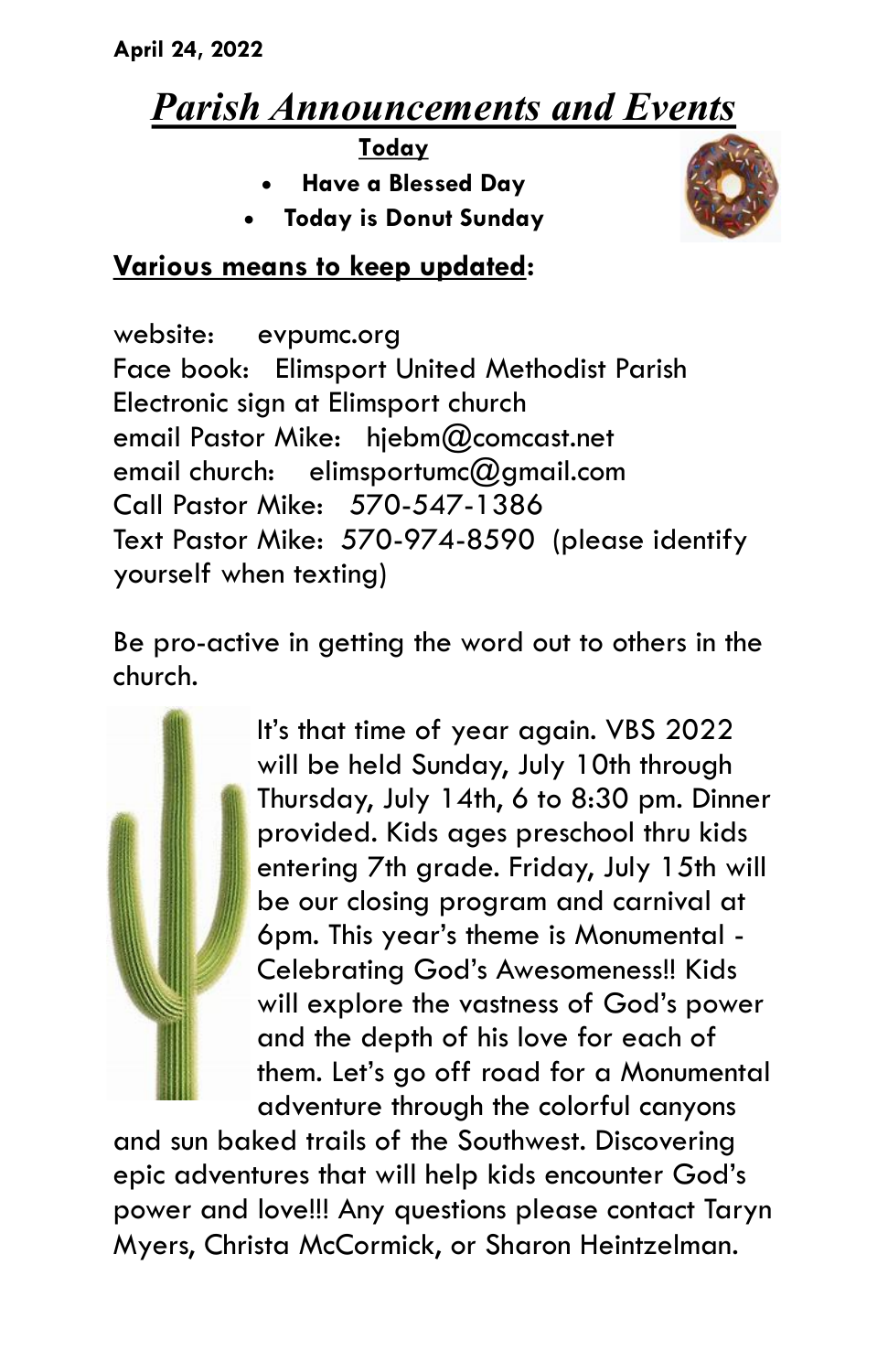

If there is any information that is needed to be put in the bulletin, please do not hesitate to contact Jackie, the church secretary at 570- 547-7182 (before 8 pm) or by

emailing the church at elimsportumc@gmail.com. **Do not call or text Pastor Mike. Please have information to me by Wednesday morning.**

Parsonage committee will be meeting tomorrow evening, Monday, April 25th at 6:30 at the Elimsport church.





A huge thank you to everyone who supported the annual Easter Egg Hunt! We were so blessed that the rain held off and the kids were able to enjoy this tradition, with decent weather.

PPRC Committee Meeting Scheduled for Tuesday, May 24th at 6:30pm at the Elimsport Church.

PPRC Committee members are Lauren Bryson, Christa McCormick, Retta Moore, Jeremy Kennedy, Charlie Ulrich; and Gary Taylor.

Next VBS meeting will be today, Sunday, April 24th at 3pm.





Wednesday morning breakfast at the Elimsport church is from **7:30 am to 9:30** am.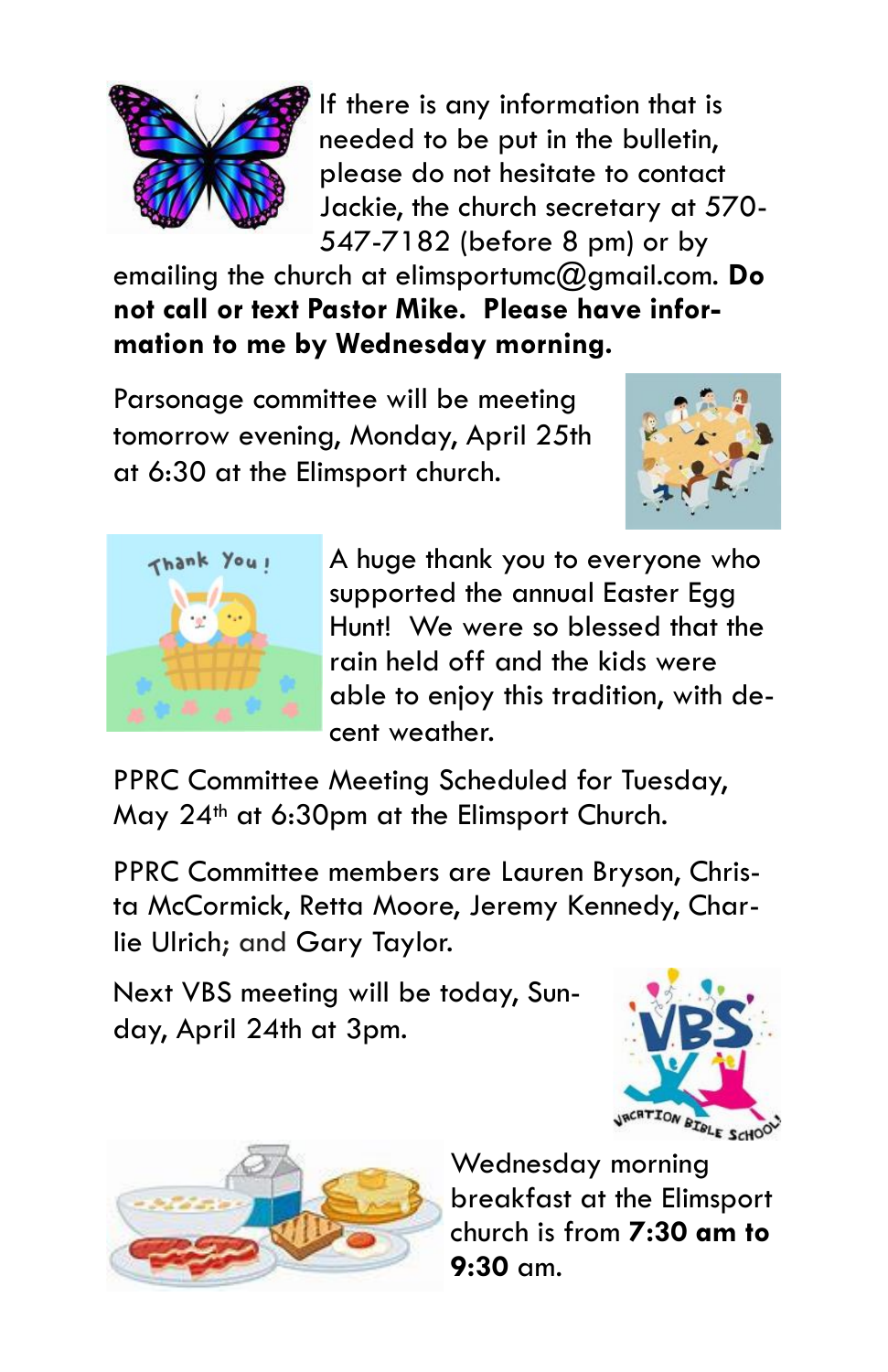## *Elimsport*

*Worship 9:00 Sunday School 10:30*

**Mission Statement at Elimsport UMC We gather together as a community of Christian believers to worship, fellowship, and to learn more about God. By the unity of the Spirit and the support of each other, we are able to reach out to the community and the world.**

Acolyte Schedule:

4/24/22 Garett & Mitchell 5/1/22 Samuel & Elizabeth 5/8/22 Jackson & Garett  $5/15/22$  Mallorie & Mitchell  $5/22/22$  Samuel & Jackson 5/29/22 Elizabeth & Mallorie





Today is Donut Day! Please join us downstairs for donuts and fellowship. Also, we would appreciate having a few people stay behind to clean tables, run the vacuum, and take out the garbage.